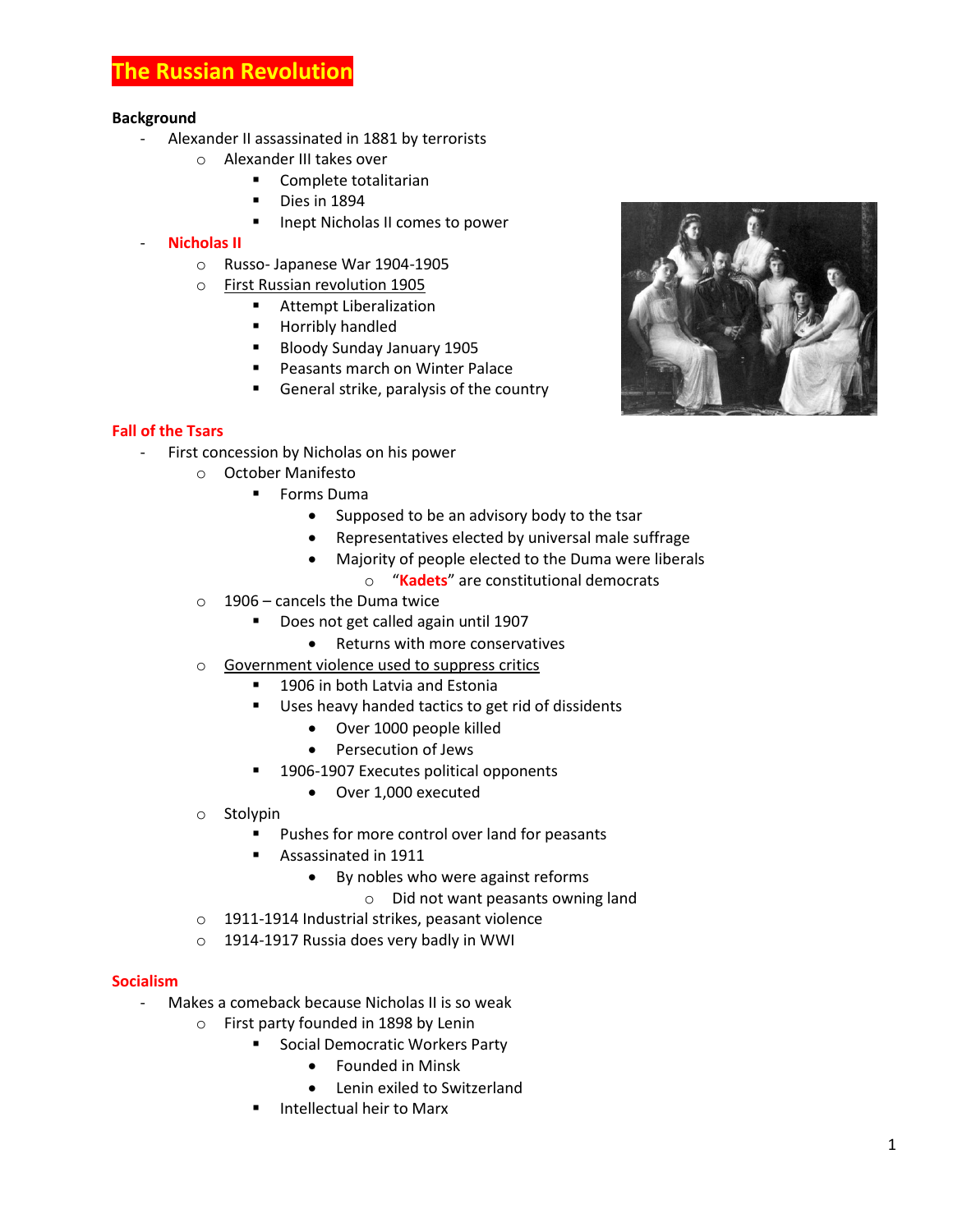- **Leninism**
	- **Violent Revolution** 
		- o The only way to get rid of capitalism is violent revolution
	- **Conditions** 
		- o Industrialization was needed according to Marx
		- o Lenin revises it to any repressed workers
		- o Not necessarily in an industrial economy
	- **Cadre**
		- o Highly focused, controlled cadre of dedicated, intellectually revolutionaries
			- Marx called for dissatisfied workers
	- Not everybody agreed with Lenin
		- o Socialist party splits
			- **Bolsheviks vs. Mensheviks** (minority)
				- Mensheviks want mass revolution

### **February Revolution - 1917**

- Causes
	- o World War I embarrassment
	- o Duma with no power
	- o Wife Alexandrina
		- **E** Connection with Grigori Rasputin
- St. Petersburg
	- o Centre of the revolution
	- o People strike which leads to massive food shortages
		- **Leads to riots**
- Nicholas II Abdicated on March 7<sup>th</sup>
	- o Put under house arrest
	- o Only 1,000 people died
- **Factions** 
	- o Constitutional democrats vs. Petrograd Soviets (Mensheviks)
		- **EXECOMMUNISTS wanted a seat at the political table** 
			- Supported the provisional government
				- o Plan to eventually take it over
- **Alexander Kerensky** takes over
	- o Worker
	- o Has some legitimacy
- Seeks peace with the central powers
	- o His program:
		- Did not want outright social revolution
			- Too big of changes right away
		- Equality under the law
		- Freedom of religion, speech, assembly
		- Right of unions to organize
		- **Amnesty for political prisoners**
		- **Election of local officials**
		- 8 hour work day



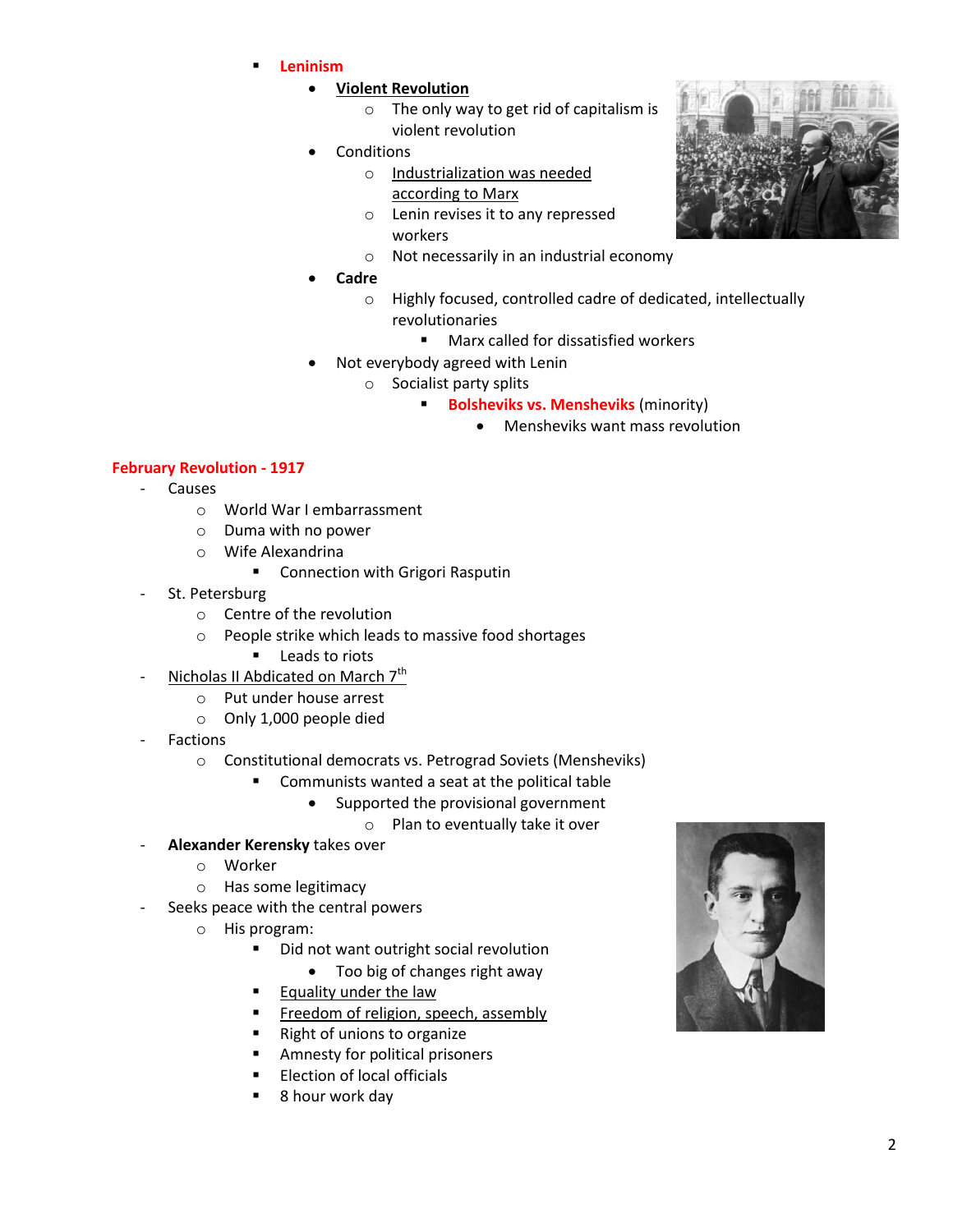# - Issuance of **Army Order No. 1**

- o Issued by the Petrograd Soviets
	- **Replace military officers loyal to the tsar** 
		- Positions should go to elected bodies of normal soldiers

# **October Revolution**

- Lenin comes back
	- o With help of Germans
		- Germany is worried about the Russians rejoining the war
		- April 1917 arrange to get Lenin smuggled back into Russia
		- Lenin, true to form starts trouble
			- He refuses to cooperate with the provisional government.
	- o He wants nationalization of all banks and landed estates
		- April Thesis socialist revolution, nationalization
			- "All Power to the Soviets"
			- "All land to the peasants"
			- "Stop the War now"
		- **EXECT** Lenin is creating the first communist revolution
			- In a country that Marx would have called unfit for a communist revolution
	- o Provisional government tries to repress Lenin and his government
		- He is forced to flee again to Finland
			- Which is part of Russia
			- Continues to direct the Bolsheviks from afar
		- Eventually the Bolsheviks will win a majority

### - **Kornilov Affair**

- o Overthrow of Kerensky's government by the conservatives
	- Bourgeoisie
	- It works, but not the way they wanted it to
		- Lenin and the Bolsheviks take power
	- The provisional government falls
		- Chaos ensues
- o Politburo created
	- Including **Leon Trotsky**, Vladimir Lenin, and Joseph Stalin
		- Trotsky was the leader of the Red Army
			- o Leader of the Petrograd which will evolve into the Red Army
				- Guerrilla General
			- o Jewish
			- o The Red Army overthrows
				- the provisional government

**Arrests its members** 

- $\circ$  Oct. 26<sup>th</sup> Bolsheviks take over the government
	- Arrest many opponents
	- **E** Create Cheka
		- Secret police
- Elections for government assembly
	- o Lenin runs on the campaign **"Peace, Land, Bread."**